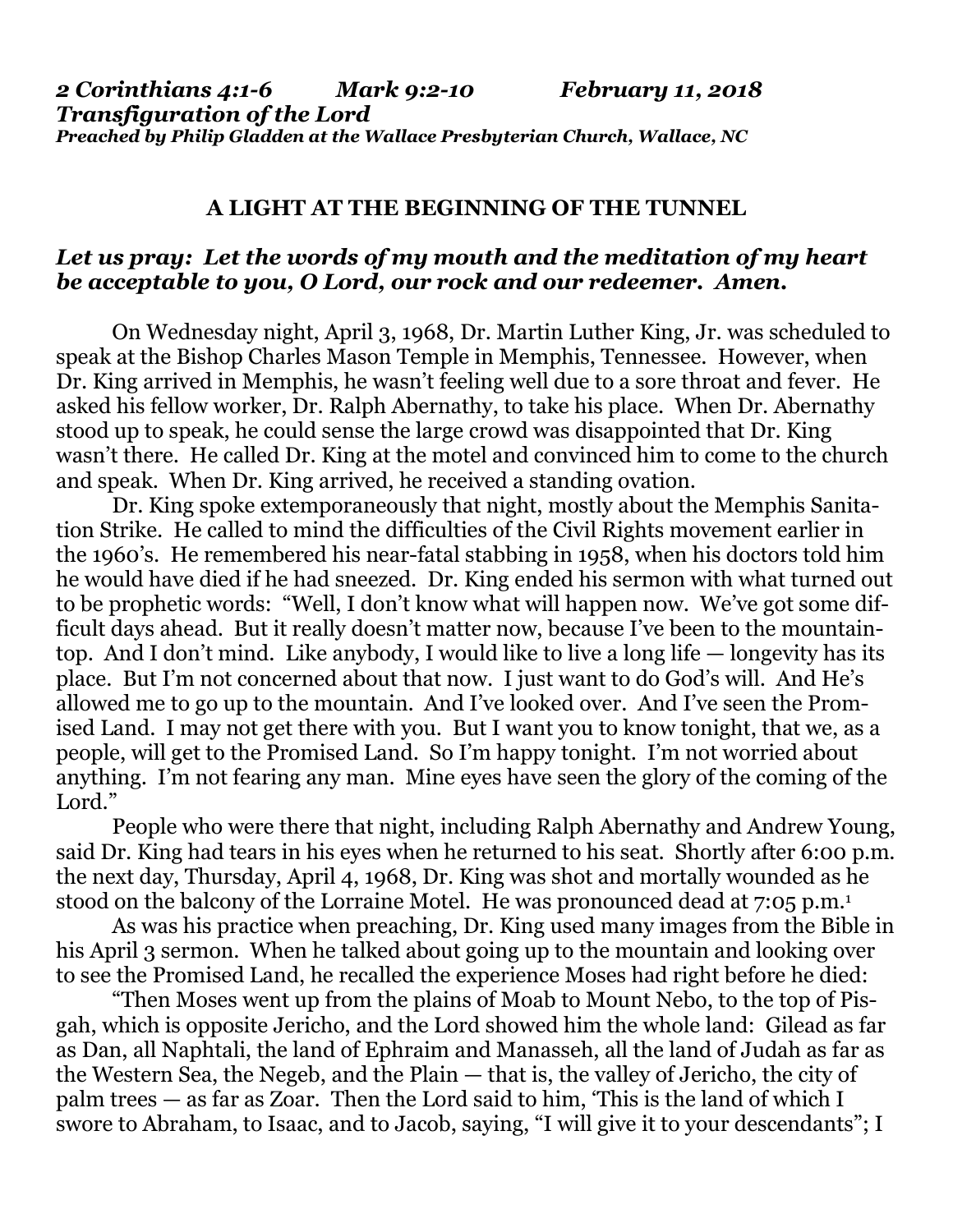have let you see it with your eyes, but you shall not cross over there.' Then Moses, the servant of the Lord, died there in the land of Moab, at the Lord's command." (Deuteronomy 34:1-5)

Dr. King's talk about going up to the mountain and seeing the glory of the coming of the Lord also makes you think about Jesus up on the mountain with Peter, James, John, Moses, and Elijah. As they came back down the mountain, Jesus commanded his three disciples not to tell anyone what they had seen and heard until he was raised from the dead. Think about it — who would have believed them, anyway? But maybe as they talked with each other in the days and weeks to follow, especially when things started getting more and more difficult for Jesus and the disciples, they might have said something like, "I just want to do God's will. And He's allowed me to go up to the mountain. And I've looked over. And I've seen the Promised Land. . . Mine eyes have seen the glory of the coming of the Lord."

At the end of today's worship, we will sing: "Lord, the light of your love is shining, in the midst of the darkness, shining; Jesus, Light of the World, shine upon us; set us free by the truth you now bring us. Shine on me; shine on me. Shine, Jesus, shine; fill this land with the Father's glory. Blaze, Spirit, blaze; set our hearts on fire. Flow, river, flow; flood the nations with grace and mercy. Send forth your word, Lord, and let there be light."<sup>2</sup>

And, oh, how Jesus did shine up there on the mountaintop that day! Mark describes it this way: "And he was transformed before them, and his clothes became dazzling white, such as not one on earth could bleach them." (Mark 9:2-3) Matthew tells us, "And he was transfigured before them, and his face shone like the sun, and his clothes became dazzling white." (Matthew 17:2) Luke agrees with Matthew, "And while he was praying, the appearance of his face changed, and his clothes became dazzling white." (Luke 9:29). Peter, James, and John probably could have used some of those special Eclipse glasses many of us wore back on August 21 when we looked at the total eclipse of the sun. Like us, Peter, James, and John couldn't resist looking at the S-O-N in all of his glory and all of his brilliance.

This strange and mystifying story about Jesus being transformed comes at a crucial point in Mark's gospel. Do you remember how the story began? "*Six days later*, Jesus took with him Peter and James and John, and led them up a high mountain apart, by themselves." Six days later than what? What happened the week before? Well, that's when Jesus asked his disciples as they were walking along, "Who do people say that I am?" They told him, "John the Baptist; and others, Elijah; and still others, one of the prophets." Then Jesus asked *the* question: "But who do you say that I am?" And Peter answered him, "You are the Messiah." (Mark 8:27-30)

This story is literally right in the middle of Mark's gospel (at the end of chapter 8 in a 16 chapter gospel). Peter's confession and Jesus' teaching about his upcoming suffering and death change the direction and focus of the rest of the story. From that point on in Mark's gospel, Jesus is intent on getting to Jerusalem; and his suffering and death become the focus of the final eight chapters of Mark's story. It's as if Jesus de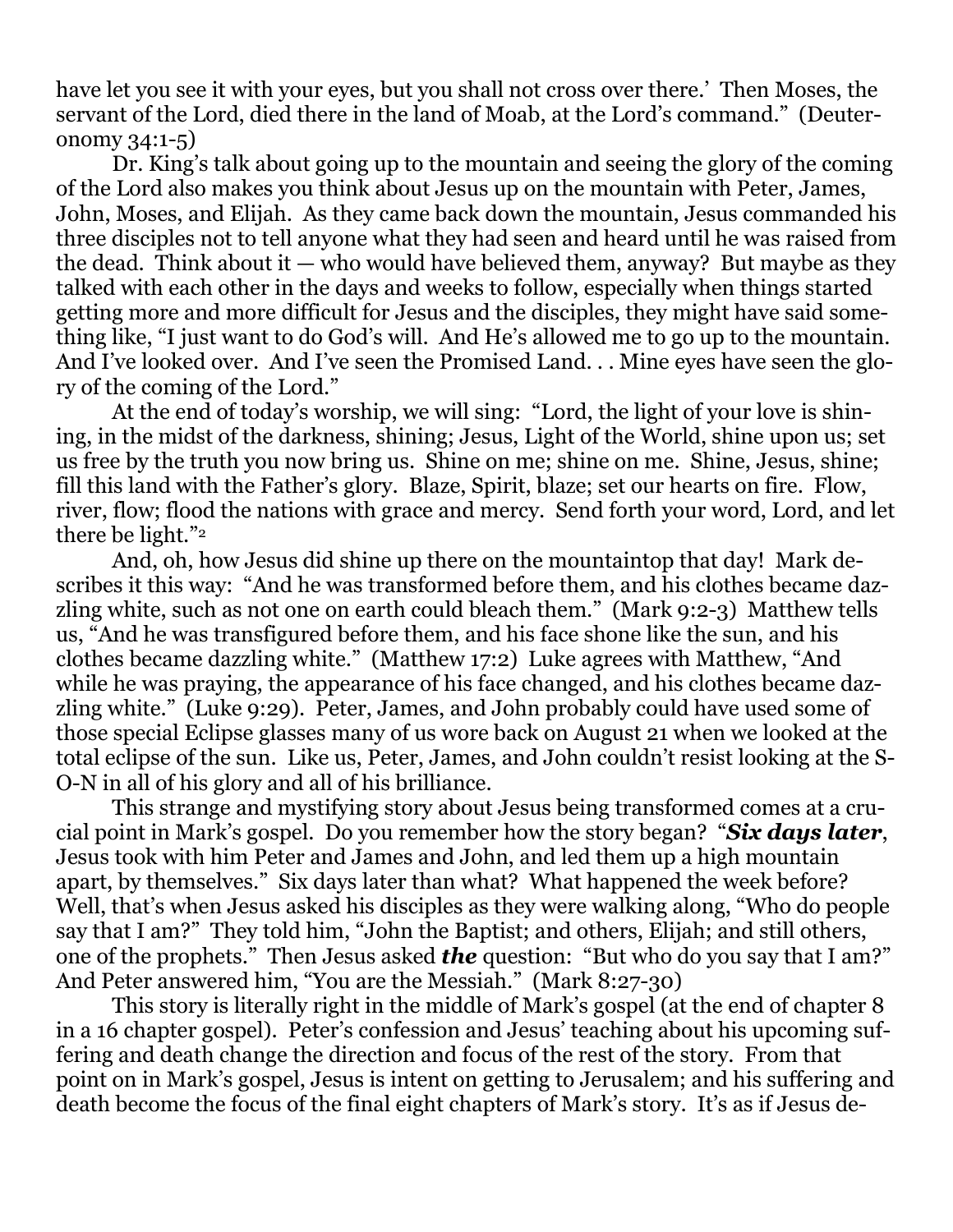velops tunnel vision. And, at the beginning of that tunnel, Jesus stands up on the mountaintop with Peter, James, and John and he is transformed, "glory into glory."

We talk about "the light at the end of the tunnel." What we mean by that is hope of success, happiness, or help after a long period of difficulty. We might say, "I can't even see a light at the end of the tunnel," when life circumstances are particularly hard. Or someone tries to comfort us by saying, "There's always a light at the end of the tunnel." When we finally start making our way out of the tunnel of whatever is weighing us down, we are relieved to say, "I think I can see a light at the end of the tunnel." We hope that the difficult situation we've been going through might be coming to an end.

We don't often talk about "a light at the beginning of the tunnel." Yet that is what this mysterious story of the transfiguration on the mountain is showing us. One of the quirky things about Mark's gospel is that the story seems to end in this very strange way: "So [the women] went out and fled from the tomb, for terror and amazement had seized them; and they said nothing to anyone, for they were afraid." (Mark 16:8) If that's the original ending of Mark's story (and many people think it is), Jesus never shows up, shining in all of his resurrection glory. That makes some people think maybe Mark is giving his readers a glimpse of Jesus' resurrection glory back at the beginning of chapter 9, up on the mountain, when his clothes became dazzling white. After all, Jesus ordered Peter, James, and John "to tell no one about what they had seen, until after the Son of Man had risen from the dead." Then Mark adds this tidbit: "So they kept the matter to themselves, questioning what this rising from the dead could mean." (Mark 9:10)

As we begin our Lenten journey in four days, on Ash Wednesday, suppose we hear Mark's story about Jesus' transfiguration as "a light at the beginning of the tunnel." The forty days of Lent are an opportunity to reflect on Jesus' life and ministry, especially as he made his way to Jerusalem where he suffered and died on our behalf. The forty days remind us of the forty days Jesus spent in the wilderness being tempted by the devil before he began his public ministry. We will hear that story in worship next Sunday on the first Sunday in Lent. "Lent is a time of repentance, fasting and preparation for the coming of Easter. It is a time of self-examination and reflection."<sup>3</sup>

Easter Sunday, April 1, is the light at the end of the Lenten tunnel. But, as the calendar and the life of Jesus and our own life experiences make clear, we have to go through the forty day tunnel of Lent before we break out into the light of Easter sunrise. That's why it's good to have a light at the beginning of the tunnel of Lent. As we hear the stories from the gospel of Matthew during Lent, the shadows will grow deeper and deeper as Jesus meets more and more opposition to his ministry and message of God's grace and love. At our Good Friday service on March 30, when the lights are dimmed and the service comes to a close, it might seem as if the Light of the world has been extinguished for good. But, as we go through Lent this year, not only can we look ahead to the light at the end of the tunnel on Easter Sunday, we can also look back at the light at the beginning of the tunnel, up on the mountaintop, when we caught a glimpse of Jesus in all of his glory.